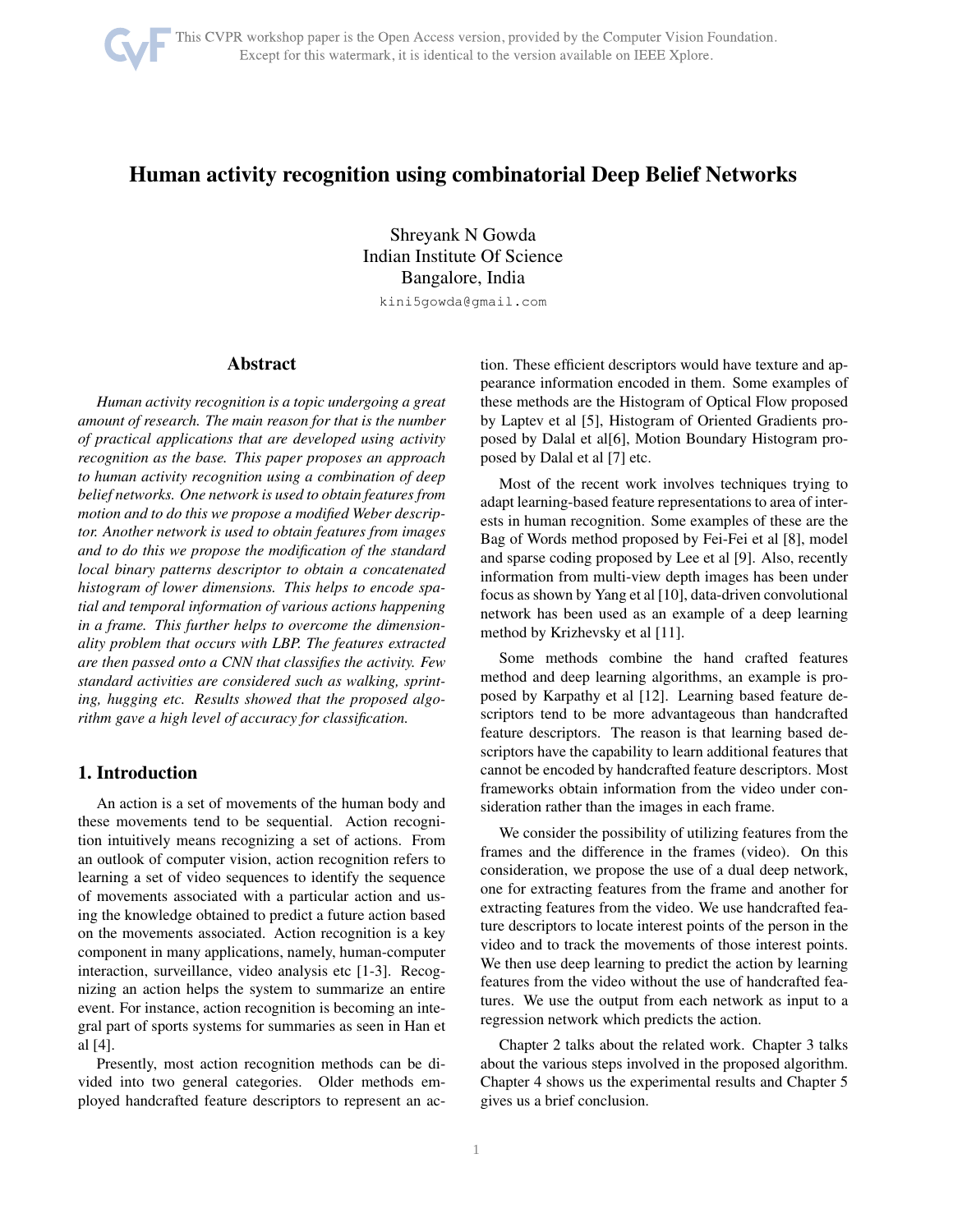## 2. Related Work

Since the proposed work is an improved framework of deep learning based feature representation, we discuss feature extraction by deep learning techniques as the fundamental part of our related work.

Bag of Words [8] is a model that quantifies various local features into a combined feature space. Basically, the local image features are considered as words and this is used to aid in the generation of a sparse histogram about the complete feature space by checking the frequency of each feature. The Bag of words model gives us a way to generate a descriptor by using the sparse histogram as a vector. The main limitation of the bag of words model is that spatial relationships between the patches in the image are disregarded.

Another unsupervised method that helps to find representations of higher-level features when given input data that is unlabeled is the sparse coding algorithm proposed by Lee et al [9]. During the training phase, the method learns a relatively smaller quantity of bases to correlate the input data and further minimize the object function. These bases are used for encoding of the data and then providing a feature representation. Using a sparse matrix was shown to be able to save features and reduce the space and cost needed to lose permissible information in adequate quantity.

Principal Component Analysis [13] is a method that reduces and simplifies the number of features extracted for feature representation. Principal component analysis procures the main or principal components and their respective feature scores from input data by performing characteristic decomposition of the covariance matrix. In the end, all features that contribute to a great extent are considered and the rest are removed. This leads to a huge reduction in the dimensions of the feature matrix and hence reduces the memory required and enhances the speed of the operations. We look at a non-linear method of PCA for dimensionality reduction in our proposed method.

Liu et al [14-15] proposed methods to human action recognition and grouping. First, they used the hierarchical part-wise bag-of-words representation. This encoded the local as well as the global visual prominence in the context of the body structure cue. Next, they formulated the multiple/single-view human action recognition as a MTSL (Multi-tasked Structural Learning) problem. This gave them two advantages, firstly, maintaining the consistency between action classification based on the body and action classification based on parts and secondly, discovering action-specific and action-shared feature sub-spaces that strengthened the learning process.

Karpathy et al [12] proposed the use of Convolutional Neural Networks with the purpose of processing large-scale video classification. Video classification was also shown possible by experimental evaluation of multiple approaches.

Input was processed at two spatial resolutions by the algorithm and this improved the speed of execution of the Convolutional Neural Networks without a change in accuracy.

Ryoo et al [16] proposed a pooled-time representation which captures ego motion information in first-person videos. The reason to do so is to track the variation of element in each frame descriptor vectors over time. The proposed algorithm generated many pooling operators to the time series and this helped to obtain an efficient feature representation for a video.

A video feature descriptor was proposed by Wang et al [17]. They used two-stream convolutional neural networks to obtain the deeply learned feature maps and next, they extracted the feature descriptors by using feature map normalization and a trajectory based pooling method. The trajectory pooling method helps to link the feature map and the handcrafted features closely.

Recently, the development of accurate depth sensors has made it feasible to obtain 3D information in real-time. Based on the availability of depth data, an algorithm was proposed to detect objects by Shotton et al [18]. They designed an intermediate body parts representation that would map the pose estimation problem into a pixel classification problem. The algorithm was invariant to pose, clothing, body shape etc. 3D proposals of the joints were made based on confidence scores. The results of these algorithms inspired research into developing skeleton-based approaches using HMMs or Linear Dynamical Systems.

These methods however, represented motion with a set of parameters that had no physical meaning. A method was developed by Ofli et al [19] that considered an action as an ordered sequence of most informative joints (SMIJ). The disadvantage of this method was that it could not differentiate different motion about the same joint because of the coarse nature of the representation.

Depth images help to provide additional body information to differentiate activities. This has helped to motivate recent research in activity recognition. Oreifej et al [20] proposed an algorithm utilizing a histogram of an oriented 4D surface normal to capture motion and geometry cues together. To build the histogram, they created 4D projectors that quantize the 4D space and represent the various directions for the 4D normal.

In most research, the computational complexity and speed have not been considered and hence there is a difficulty in executing these for real-time practical applications. To increase this efficiency, motion features need to be obtained directly from video sequences and this will help to represent an activity in an intuitive and efficient manner.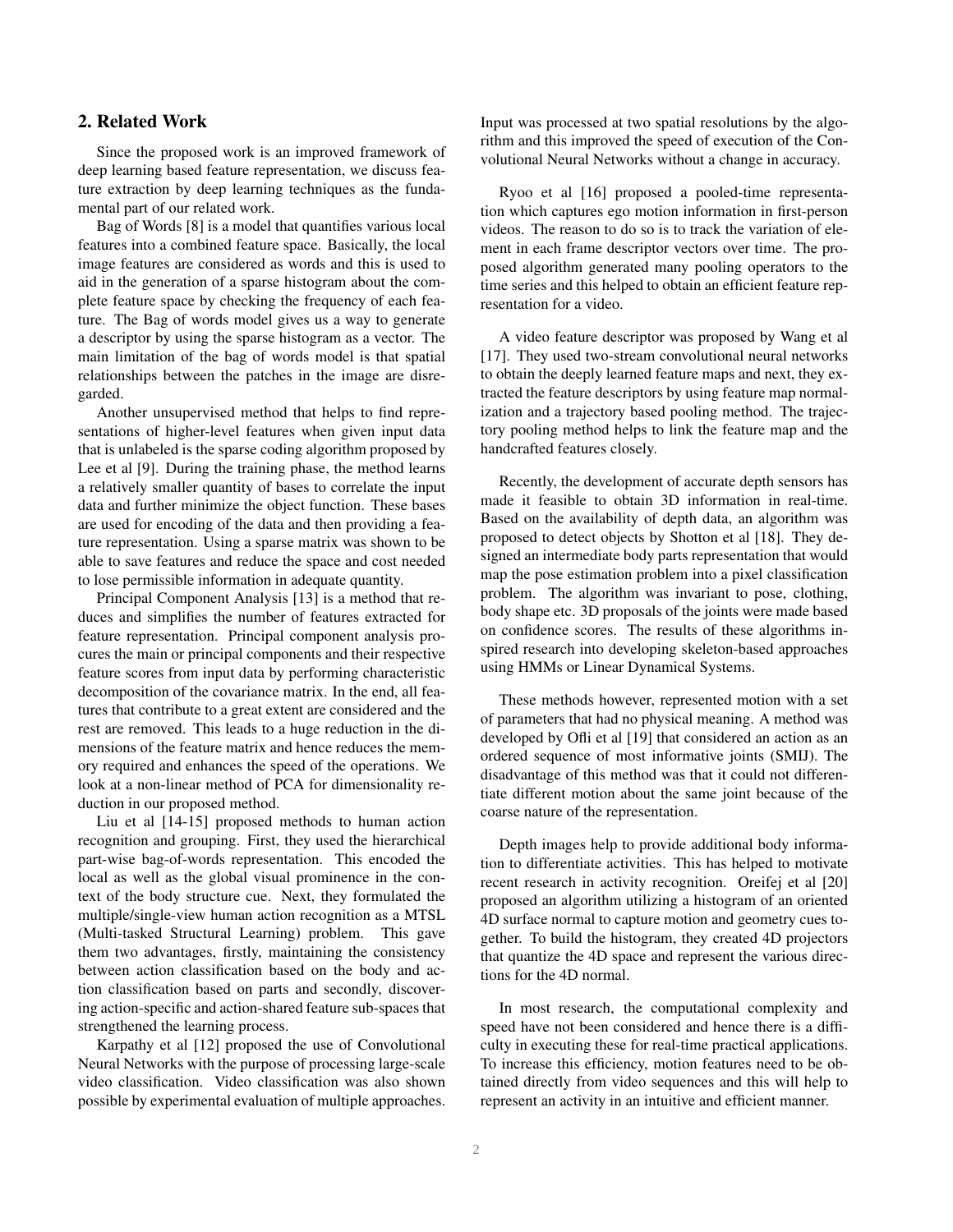#### 3. Proposed Approach

#### 3.1. Novelty in contribution

The novelty in the contribution is the design of a modified Weber descriptor that is used in the proposed approach. Further, we propose a new modification of the LBP to overcome the dimensionality problem that occurs with it. Also, the use of two networks for classifying motion-related features and static features is a concept that has not been used in the field of action recognition before, to the best of my knowledge.

#### 3.2. Dataset

We use two datasets for training our proposed model and testing it with other recently developed algorithms.

Firstly, we use the HMDB dataset [21] and secondly, we use the Hollywood2 dataset [22]. The HMDB dataset has 51 types of actions and each action has more than 100 videos. There is a huge variation within each action video due to changes in scale, brightness, background etc.

We consider the following actions: running, walking, kissing, standing, sitting, handshakes and hugs.

Figure 1 shows a snapshot of some of the clips used from both datasets.



Figure 1. Snapshot of (a) Running (b) Hugging

#### 3.3. Interest point selection

Interest points need to be detected on a person in order to obtain information relevant to their body movement. In that regard, we consider the use of interest points on features such as the head, neck, shoulders, elbows, wrists, spine, hips, ankles, knees and feet. An example skeletal figure with interest points marked is shown in Figure 2.

### 3.4. Feature Selection from motion

We used two deep belief networks, one for motion and one for the image. The combination score obtained was then used as input to a Deep regression neural network. From the motion point of view, features are extracted by using a motion based Weber Local Descriptor. These features include stride length and speed of stride etc. The original Weber Local descriptor was proposed by Chen et al [23]. This descriptor consisted of two components: the magnitude and the orientation.

The magnitude is defined in (1) and the orientation in (2).



Figure 2. Skeletal image with interest points marked

$$
M(x_c) = \tan^{-1}(A \sum_{i=0}^{p-1} \frac{x_i - x_c}{x_c})
$$
 (1)

The inverse of tan function is utilized to prohibit the output from being too large. This also reduces the side effect of noise. Here, x<sup>c</sup> represents the center pixel, x<sup>i</sup> represents the neighboring pixels and ranges in value from 0 to p-1, p is the total number of neighbors and A is a parameter used to regulate the intensity differences between neighboring pixels.

$$
O(x_c) = \tan^{-1}\left(\frac{x_1 - x_5}{x_3 - x_7}\right) \tag{2}
$$

Here, x1-x<sup>5</sup> and x3-x<sup>7</sup> helps to obtain the pixel differences between neighboring pixels in horizontal and vertical directions.

According to [23] M and O are then linearly quantized into T dominant differential magnitudes and orientations respectively. We have set T as 10 for our experimental evaluations.

The WLD descriptor is illumination and invariant and also efficient in terms of computation. The WLD feature is not rotation invariant. To overcome this we rebuild the WLD histogram by considering the histograms of the neighboring regions and aggregating them. We then align the histograms to their dominant direction. The orientation is quantified into 12 dominant bins, each bin used to cover 30 degrees.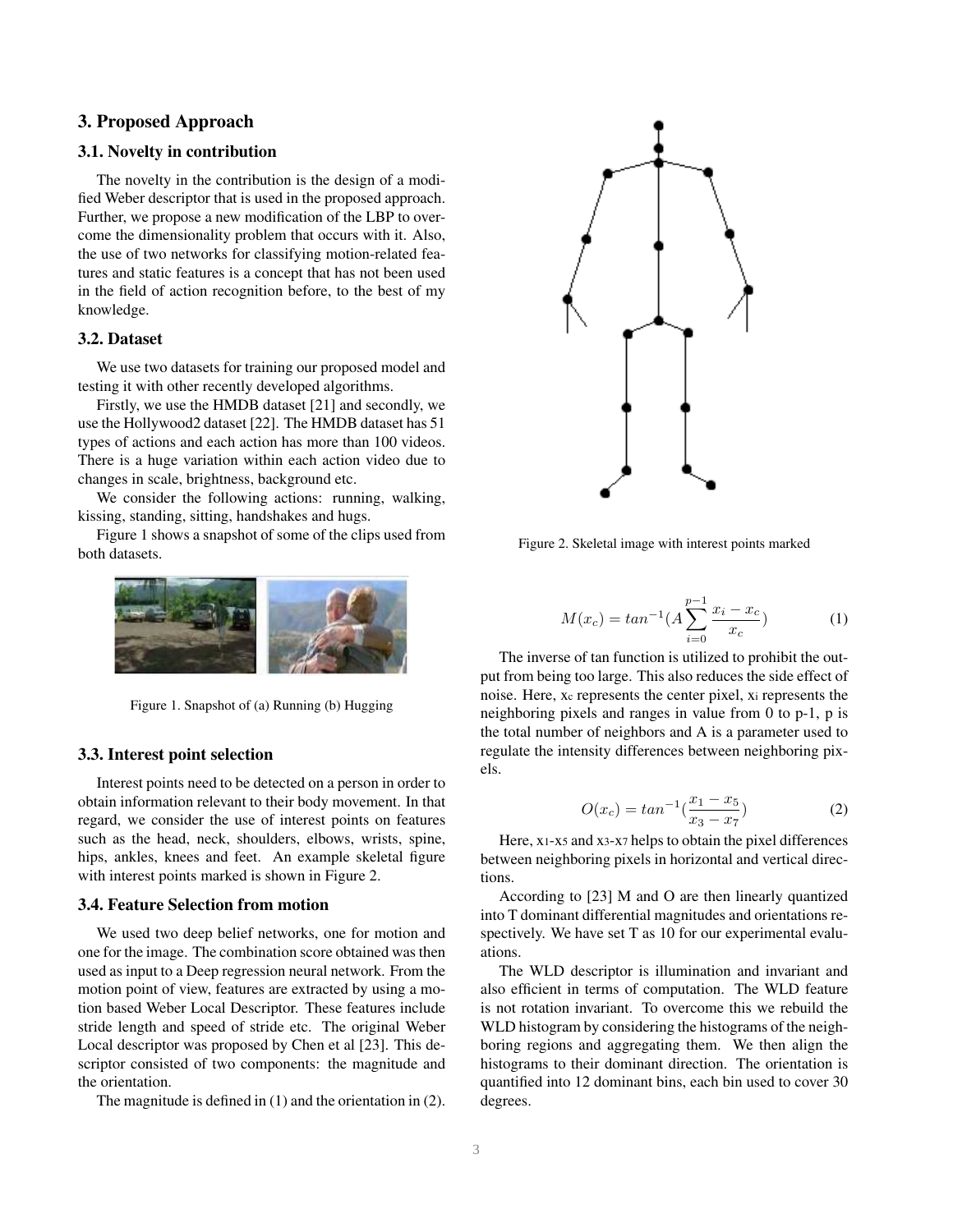The histogram of Weber gradients from surrounding regions is taken as the local feature. This helps to deal with occlusions. The samples in each neighboring window is weighted by the Weber magnitude and the rotation is performed using the dominant orientation. Pixels are then normalized into 144 elements that are grouped as 4x4 grids. Each grid has its own histogram. This results in 16 x 12 dimensions in a feature vector.

To extract features from the frame or from a static point of view, we use a supervised deep learning method. We consider the static positions of skeletal joints or in specific the interest points from each frame occurring before time t0+v. This is stored as shown in (3).

$$
x_0^{t0} = [j^{t0^T}, j^{t0+1^T}, \dots, j^{t0+k-1^T}]
$$
 (3)

To obtain dynamic information such as speed and displacement variations between frames, we consider various frames and calculate the difference in positions as shown in (4) to (7).

$$
x_1^{t0} = [\Delta j^{t0^T}, \Delta j^{t0+1^T}, ..., \Delta j^{t0+k-1^T}] \tag{4}
$$

$$
\Delta j^{t0+i} = j^{t0+i} - j^{t0} \tag{5}
$$

The range of i is from 0 to k-1.

$$
x_2^{t0} = [\Delta^2 j^{t0^T}, \Delta^2 j^{t0+1^T}, ..., \Delta^2 j^{t0+k-1^T}] \tag{6}
$$

$$
\Delta^2 j^{t0+i} = \Delta j^{t0+i} - \Delta j^{t0+i-1}
$$
 (7)

(4) and (5) help to obtain displacement related information and (6) and (7) help to obtain speed or velocity related information.

#### 3.5. Feature selection from images

LBP has been used as a descriptor for videos for some time now. However, for instance, the VS-LBP descriptor implemented by Yeffet et al in [23] suffers from a problem with regards to memory mainly due to its dimensionality. To overcome this, we can use less temporal and spatial information. However, this will lead to a decrease in the ability to make accurate predictions.

We propose an extension of the LBP operator called the STLBP. Here, first, a video sequence is analyzed frame by frame. The people are objects of interest in the video and hence first the people are detected using a cascade of HOGs as proposed by Zhu et al in [27]. We then compute the local features of the person by training a RBF-SVM. Further, these features are used to calculate a histogram, H-STLBP. This global spatial information is further represented by spatiograms of STLBP as S-STLBP. Finally, the video is analyzed in the time domain by applying TPM to generate a set of multitemporal histograms. These histograms contain both spatial and temporal information from different subsequences. The concatenation of all these histograms forms the final depiction of the video sequence.

The LBP descriptor can be described by (8) where gc corresponds to gray level value of center pixel and gp for the local neighborhood, where p ranges from 0 to P-1.

$$
LBP = \sum_{p=0}^{P-1} s(g_p - g_c) 2^p
$$
 (8)

 $\gamma$ 's(y)' is equal to 1 for every y greater than or equal to 0 and 0 otherwise.

If we consider a 8 neighborhood boundary for instance and use LBP we obtain 256 labels for a histogram. We need to reduce this. To aid us with this reduction we divide the LBP obtained into 4 parts that contain only 2 binary digits each. An example can be seen in Figure 3.



Figure 3. Comparison of histograms generated by LBP and STLBP

(9) shows us how the STLBP ends up being represented.

$$
STLBP_i = \sum_{p=\frac{P_i}{4}(i-1)}^{\frac{P_i}{4}-i-1} s(g_p - g_c) 2^{pmod{\frac{P}{4}}} \tag{9}
$$

### 3.6. Kernel PCA and sparse encoding for dimensionality reduction

Dimensionality reduction is an important phase in any machine learning algorithm, especially in terms of increasing the speed of the algorithm by reducing the number of random variables. To aid with this, we utilise the kernel principal component analysis method. This is a non linear dimensionality reduction technique and was chosen for convenience. We use kernel PCA based on experimental results obtained. The sparse encoding further reduces features and selects only the most important ones.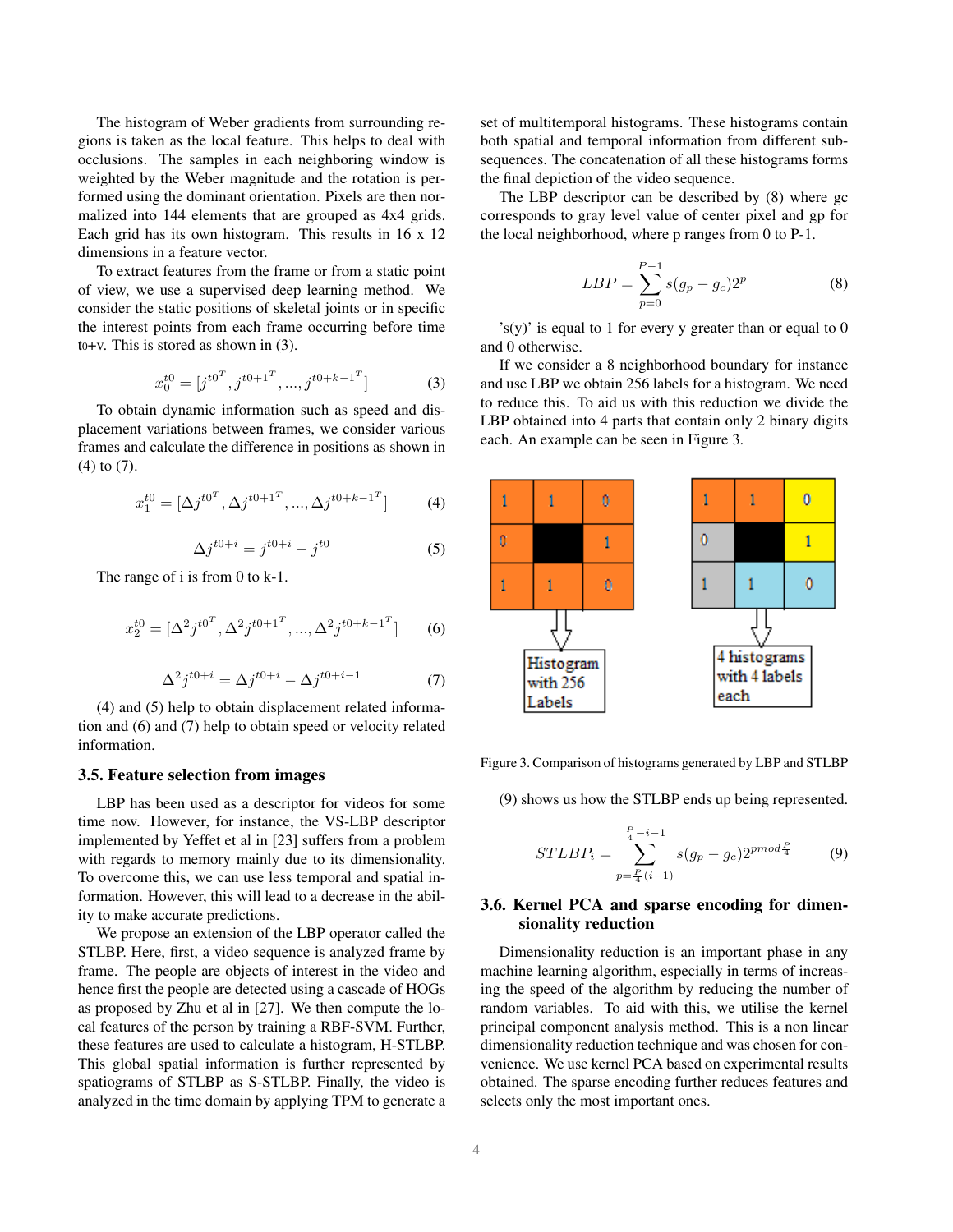#### 3.7. Prediction Phase

Figure 4 shows the prediction outline for the proposed methodology.

The output from the two networks is passed as input to a standard CNN which classifies the output to one of the actions under consideration.

#### 4. Experimental Results and Analysis

The proposed method was tested and compared using first the HMDB51 and then the Hollywood2 database. The proposed method was compared against the method proposed by Yue-Hei Ng et al [24], Lan et al [25], Simonyan et al [26] and Wang et al [17]. Table 1 corresponds to the accuracy comparison for the algorithms tested using HMDB51 database. The proposed method and the method in [26] have similar methodologies. Both methods use a combination of networks. However, the proposed method performs early fusion of spatial and temporal information and the [26] uses late fusion.

| Method                                  | Accuracy |
|-----------------------------------------|----------|
| CNN, optical flow, LSTM [24]            | 79.64    |
| IDT, FV, temporal scale invariance [25] | 77.48    |
| CNN, IDT, FV, trajectory, SVM [17]      | 80.46    |
| Two-Stream CNNs [26]                    | 78.43    |
| <b>Proposed</b>                         | 80.48    |

Table 1. Accuracy comparison using HMDB51

Table 2 corresponds to the accuracy comparison using Hollywood 2 database.

| Method                                  | Accuracy |
|-----------------------------------------|----------|
| CNN, optical flow, LSTM [24]            | 84.19    |
| IDT, FV, temporal scale invariance [25] | 86.46    |
| CNN, IDT, FV, trajectory, SVM [17]      | 91.18    |
| Two-Stream CNNs [26]                    | 89.78    |
| <b>Proposed</b>                         | 91.21    |

Table 2. Accuracy comparison using Hollywood2

Figure 3 shows the confusion matrix for the proposed method using the HMDB51.

# 5. Conclusion

A novel method was developed for action recognition. Two deep belief nets were developed. The first one was used to obtain features from motion and to do these we developed a modified WLD. The second one was used to obtain features from static images and for this, we developed a modified LBP that helped to eliminate the dimensionality problem associated with LBP.

The output from both networks was used as input to a CNN that classified the action into one of the seven actions selected.

The novelty in the proposed approach was the modification of the WLD and using separate deep networks to extract features from video and frames along with the modification of the LBP.

The output showed the credibility of the proposed approach and also the stronger efficiency of the algorithm in comparison to other recently developed algorithms. In terms of the accuracy, the algorithm showed results as good as any of the state of the art algorithms.

### 6. References

[1] Lao, W., Han, J. and De With, P.H., 2009. Automatic videobased human motion analyzer for consumer surveillance system. IEEE Transactions on Consumer Electronics, 55(2).

[2] Zhang, B., Perina, A., Li, Z., Murino, V., Liu, J. and Ji, R., 2016. Bounding multiple gaussians uncertainty with application to object tracking. International Journal of Computer Vision, 118(3), pp.364-379.

[3] Chen, C., Liu, M., Zhang, B., Han, J., Jiang, J. and Liu, H., 2016. 3D action recognition using multi-temporal depth motion maps and fisher vector. In Proceedings of International Joint Conference on Artificial Intelligence (pp. 3331-3337).

[4] Han, J., Farin, D. and de With, P.H., 2008. Broadcast court-net sports video analysis using fast 3-D camera modeling. IEEE Transactions on Circuits and Systems for Video Technology, 18(11), pp.1628-1638.

[5] Laptev, I., Marszalek, M., Schmid, C. and Rozenfeld, B., 2008, June. Learning realistic human actions from movies. In Computer Vision and Pattern Recognition, 2008. CVPR 2008. IEEE Conference on (pp. 1-8). IEEE.

[6] Dalal, N. and Triggs, B., 2005, June. Histograms of oriented gradients for human detection. In Computer Vision and Pattern Recognition, 2005. CVPR 2005. IEEE Computer Society Conference on (Vol. 1, pp. 886-893). IEEE.

[7] Dalal, N., Triggs, B. and Schmid, C., 2006, May. Human detection using oriented histograms of flow and appearance. In European conference on computer vision (pp. 428-441). Springer Berlin Heidelberg.

[8] Fei-Fei, L. and Perona, P., 2005, June. A bayesian hierarchical model for learning natural scene categories. In Computer Vision and Pattern Recognition, 2005. CVPR 2005. IEEE Computer Society Conference on (Vol. 2, pp. 524-531). IEEE.

[9] Lee, H., Battle, A., Raina, R. and Ng, A.Y., 2007. Efficient sparse coding algorithms. Advances in neural information processing systems, 19, p.801.

[10] Yang, Y., Wang, X., Liu, Q., Xu, M. and Yu, L., 2015. A bundled-optimization model of multiview dense depth map synthesis for dynamic scene reconstruction. Information Sciences, 320, pp.306-319.

[11] Krizhevsky, A., Sutskever, I. and Hinton, G.E., 2012. Imagenet classification with deep convolutional neural networks. In Advances in neural information processing systems (pp. 1097- 1105).